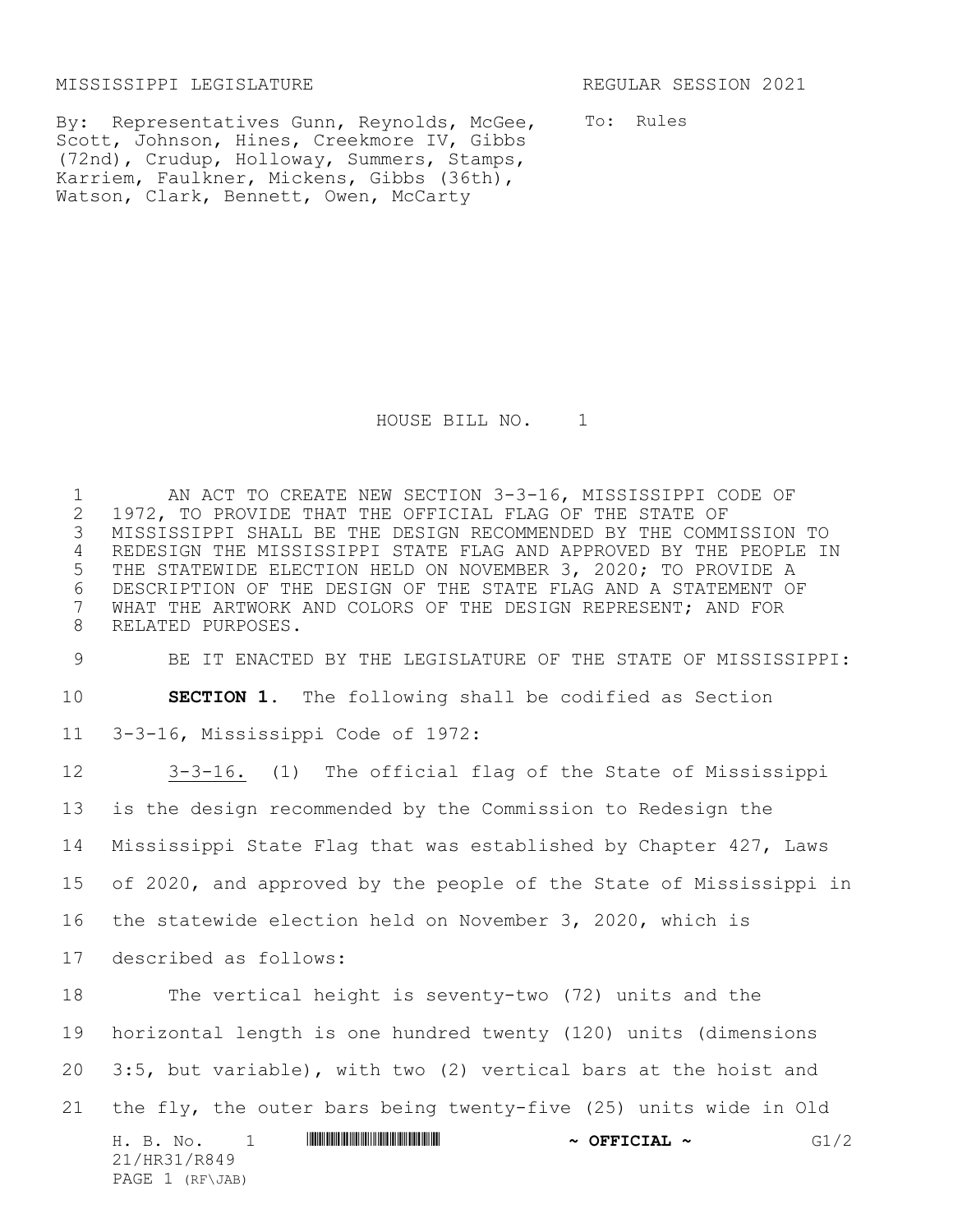Glory Red (Pantone red 200) and the inner bars being five (5) units wide in Old Gold (Pantone gold 7563). The vertical bars flank a central panel sixty (60) units wide in Old Glory Blue (Pantone blue 282), and in the center of the panel is the artwork that is two-thirds (2/3) the height of the flag or forty-eight (48) units. The artwork is comprised of the stylized white magnolia blossom with a stamen in Old Gold that was adopted by the commission, surrounded by an array of twenty (20) white five-point stars in a circle, with ten (10) of the stars flanking the magnolia at the hoist side and ten (10) of the stars flanking the magnolia at the fly side. At the top of the circle is a five-point segmented star in Old Gold, and at the bottom of and joined into the circle is the motto "IN GOD WE TRUST" in all capital letters and in Americana font.

 (2) The Magnolia is the state flower of Mississippi and is a symbol that has long represented our state and the hospitality of our citizens, and also represents our state's sense of hope and rebirth as the Magnolia often blooms more than once and has a long blooming season. The circle of twenty (20) stars represents Mississippi as the twentieth state of the United States of America 42 and the circle is anchored at the top by the gold five-point star, which represents our first peoples, the indigenous Native American tribes of the land that would become Mississippi, and also represents Africa, the Americas, Asia, Australia/Oceania and Europe, which are the five (5) inhabited areas of the world from

H. B. No. 1 **HR41/R849 ASSEMBLE AND A SEFICIAL ~** 21/HR31/R849 PAGE 2 (RF\JAB)